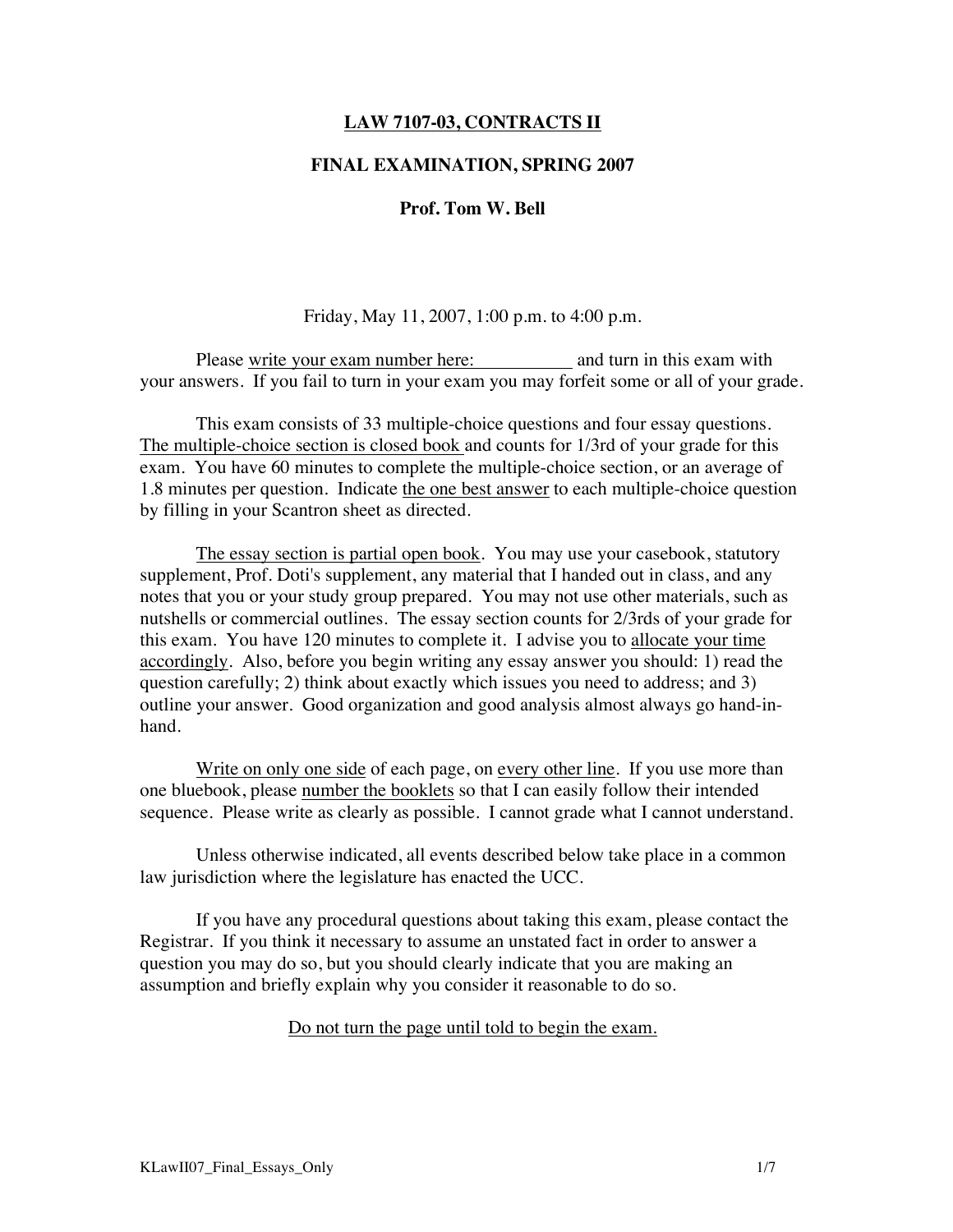# **Multiple Choice Questions**

1/3rd of exam's total grade (maximum allowed time: 60 minutes, or 1.8 minutes/question)

[redacted]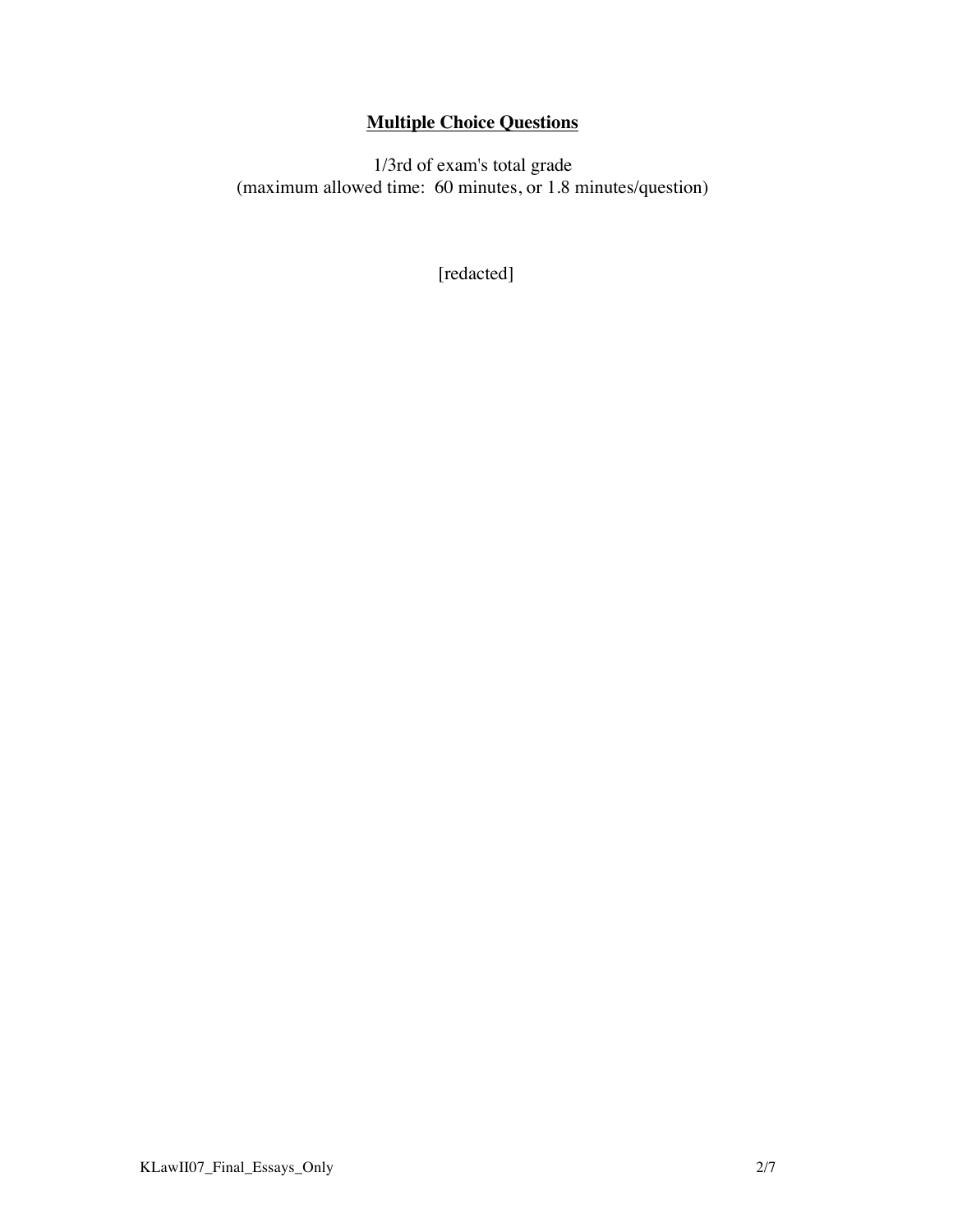Please write your exam number here: and turn in this exam with your answers. If you fail to turn in your exam you may forfeit some or all of your grade.

#### **Questions 1, 2, and 3 rely on the following facts:**

Barry wanted to have the tiles on the roof of his house replaced. On January 18, 2006, he visited Western Roof Tiles, Inc. ("Western"), a retail tile outlet. After looking over the samples and talking to Julie, one of Western's salesreps, Barry decided to purchase the "Colonial" tile manufactured by Claytop, Inc. ("Claytop"). Julie filled out Western's standard purchase order form by filling in the style, manufacturer, quantity, and total price (\$12,750). The reverse side of the purchase order form had a variety of preprinted terms, including a clause under which Western agreed to replace any "broken, chipped, or otherwise defective tiles." Although the purchase order said nothing about time of delivery, Julie orally assured Barry that the tiles would be shipped to his property on March 3, 2006. Barry and Julie each signed and dated the form.

On January 29, Barry met with the representative of a roofing contractor, Rocco & Family ("Rocco"). They agreed to have Rocco remove the old tiles and replace them with the Western tiles for a total price of \$10,000.

On March 1, Rocco's manager scheduled his crew to start Barry's job on March 7. On March 2, Julie telephoned Barry to tell him that, because Claytop had experienced a glut of orders, his delivery would be delayed until March 8. "I'm not happy about that," replied Barry, "but I guess I have no choice in the matter. Still, I expect you to give me a discount on the contract price to compensate me for the delay." Julie told Barry that she would try to get Barry a 5% discount.

Barry immediately phoned Rocco's manager to inform him about the delay. The manager told Barry that due to other commitments they could not reschedule the start of Barry's job until March 15. Barry again said, "I'm not happy about that, but I guess I have no choice in the matter."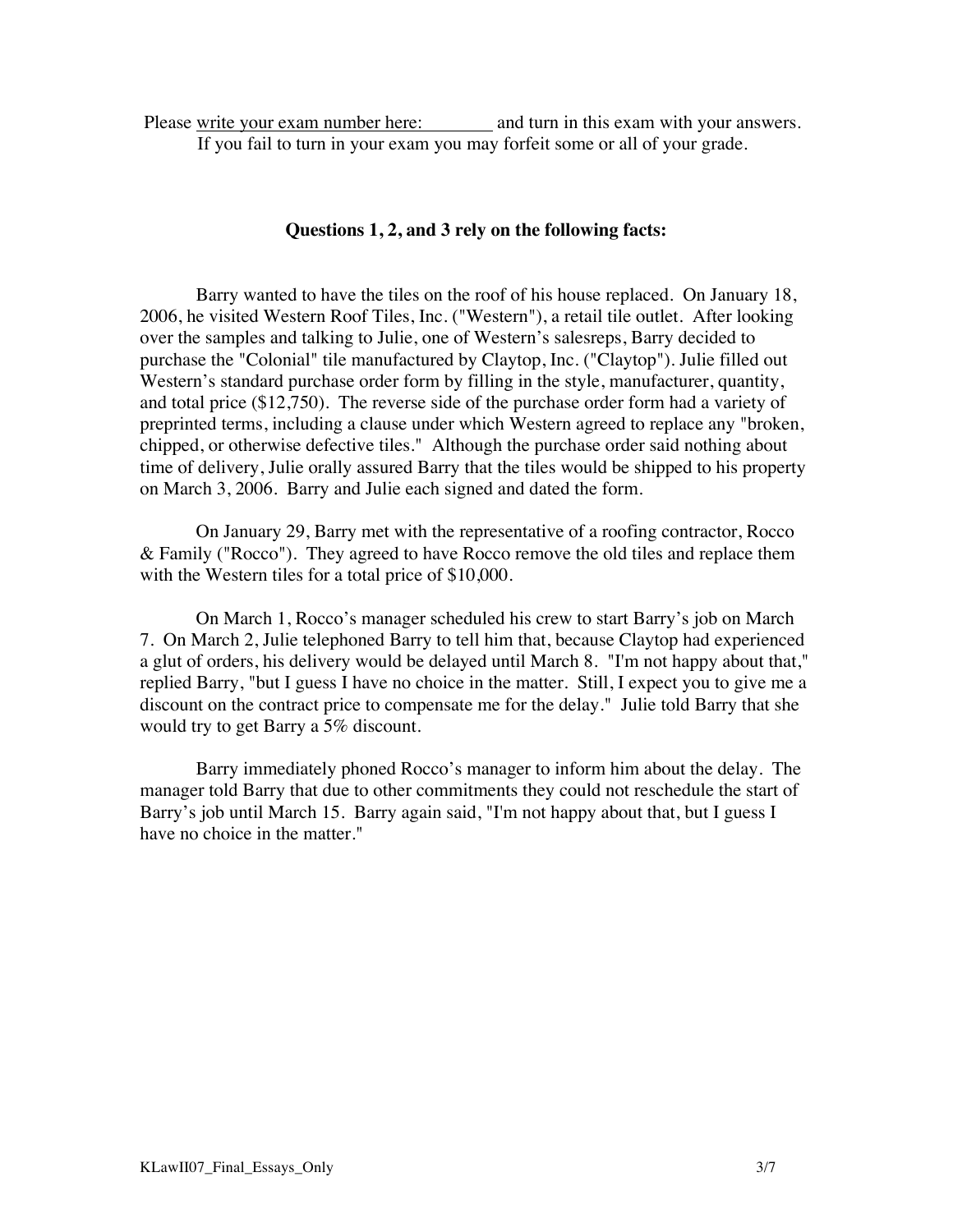1/3rd, or about 33%, of exam's total grade (suggested time: 60 minutes)

The tiles arrived at Barry's property on March 8, while he was at work. Upon arriving home that evening, and inspecting the tiles, he noticed that they were slightly redder than the sample he had examined at Western's store. Barry immediately phoned Western and discovered from Julie that Claytop had changed its dye formula in late February. The tiles were otherwise exactly the same as the sample.

Barry also learned from Julie that Western's owner had declined to allow any discount for the delivery delay. Infuriated, Barry told Julie to have Western pick up the tiles the next day and cancel his order. Julie replied that Western would not pick up the tiles, that it had already cashed his check, and that it planned no more dealings with him. Barry slammed down the phone.

Discuss the rights and remedies of Barry and Western, if any, under contract law.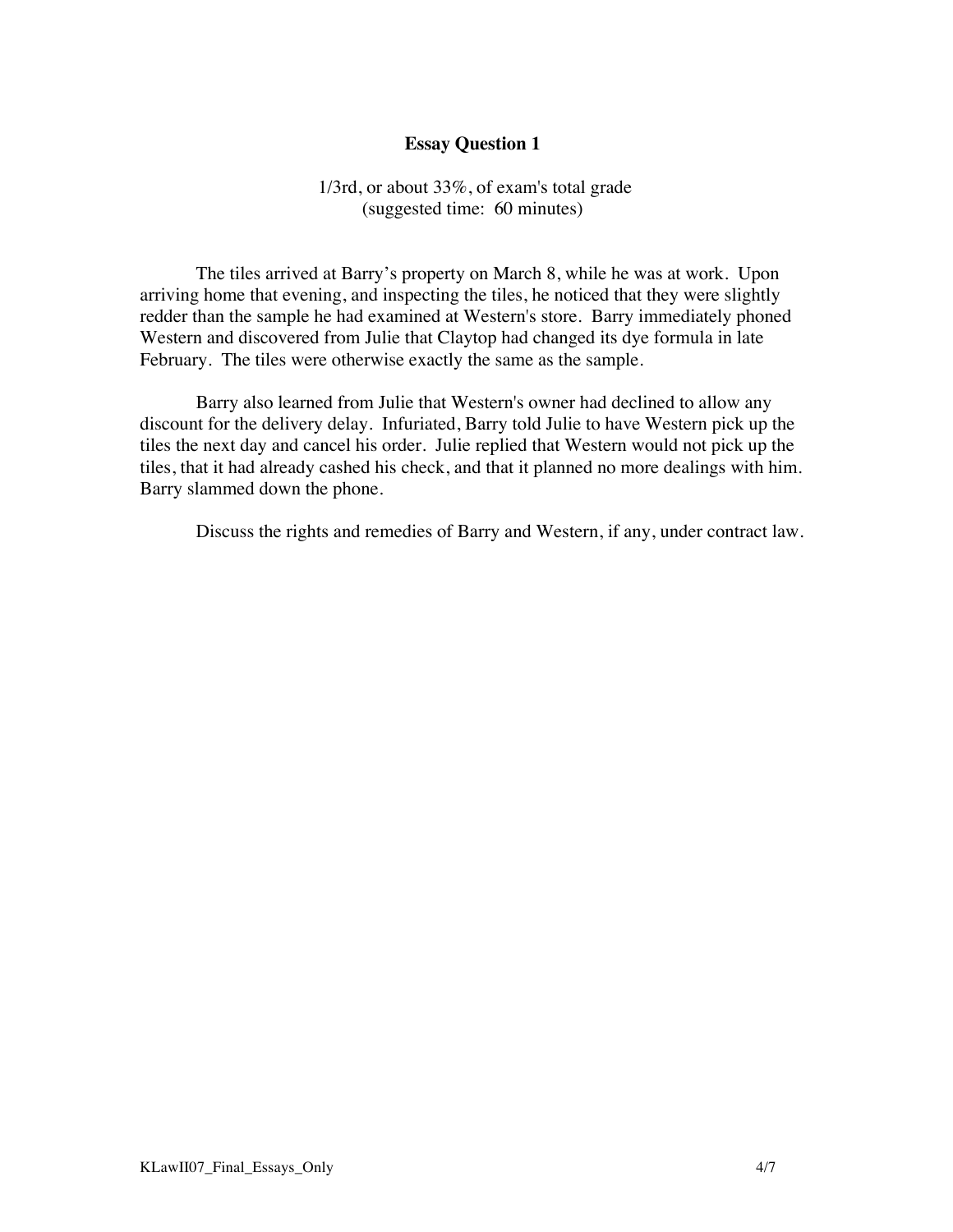#### 1/6th, or about 17%, of exam's total grade (suggested time: 30 minutes)

On March 9, Barry telephoned Rocco's manager to cancel the removal and installation job. Rocco's manager told Barry that Rocco had given up another job to accommodate Barry and it would be impossible to find substitute work on such short notice. Barry said, "I don't want the work done and I won't pay you a cent!"

Because it pays its workers a predetermined salary, Rocco would incur labor costs of \$5,000 regardless of whether or not it did Barry's job. Rocco would, however, save \$1,000 in other costs—materials, transportation, and the like—if it did not replace Barry's tiles.

Discuss the rights and remedies of Barry and Rocco, if any, under contract law.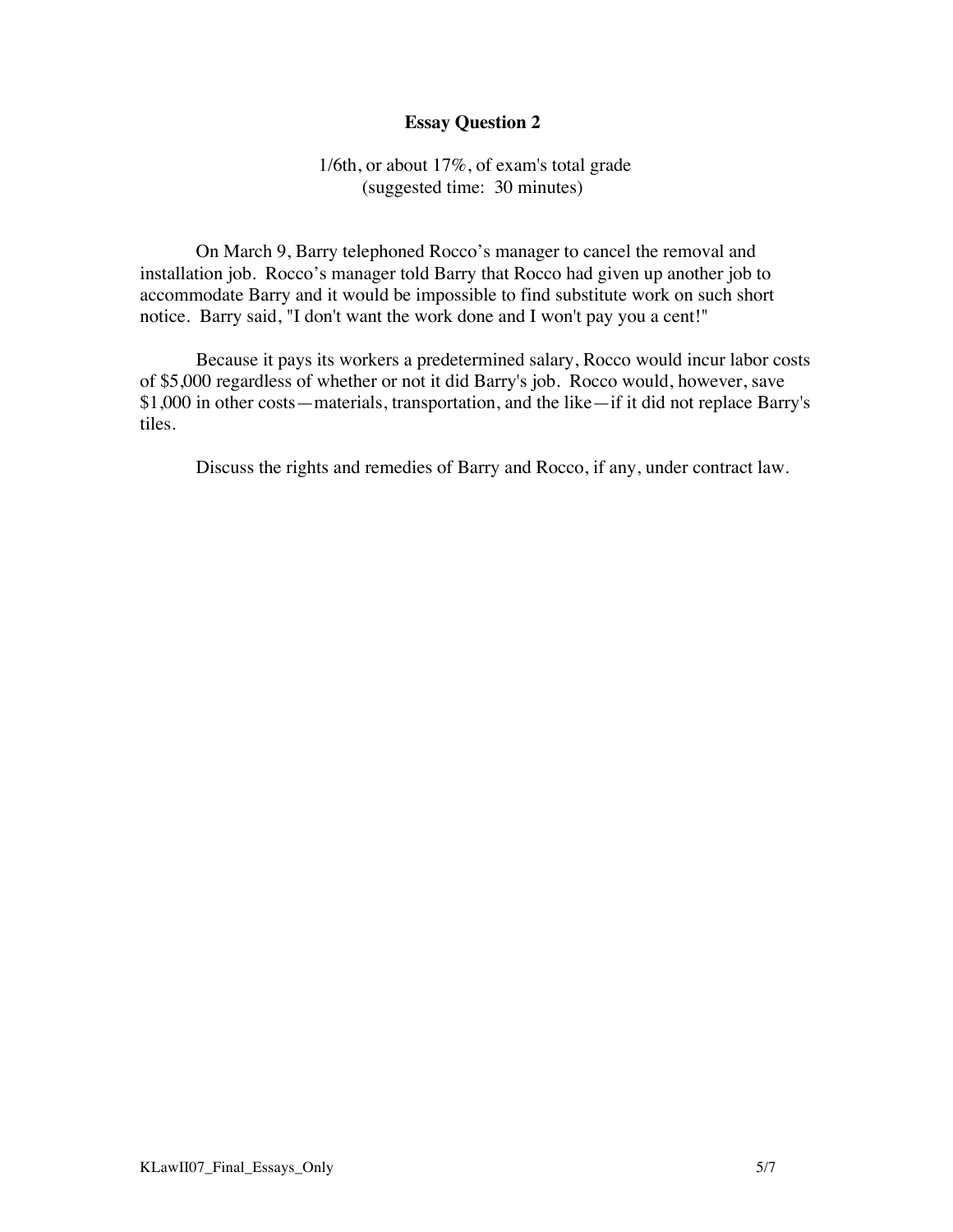### 1/12th, or about 8%, of exam's total grade (suggested time: 15 minutes)

Claytop and Western entered into a contract on January 20, 2006, under which the latter purchased from the former, at a price of \$11,500, the tiles that Barry had ordered from Western. That contract specified that Claytop would deliver the tiles to Western on March 1. On February 28, Claytop notified Western that shipment would be delayed until March 5. It delivered the tiles on that date.

Discuss whether and to what extent Claytop should be liable under contract law to Western, Barry, or Rocco.